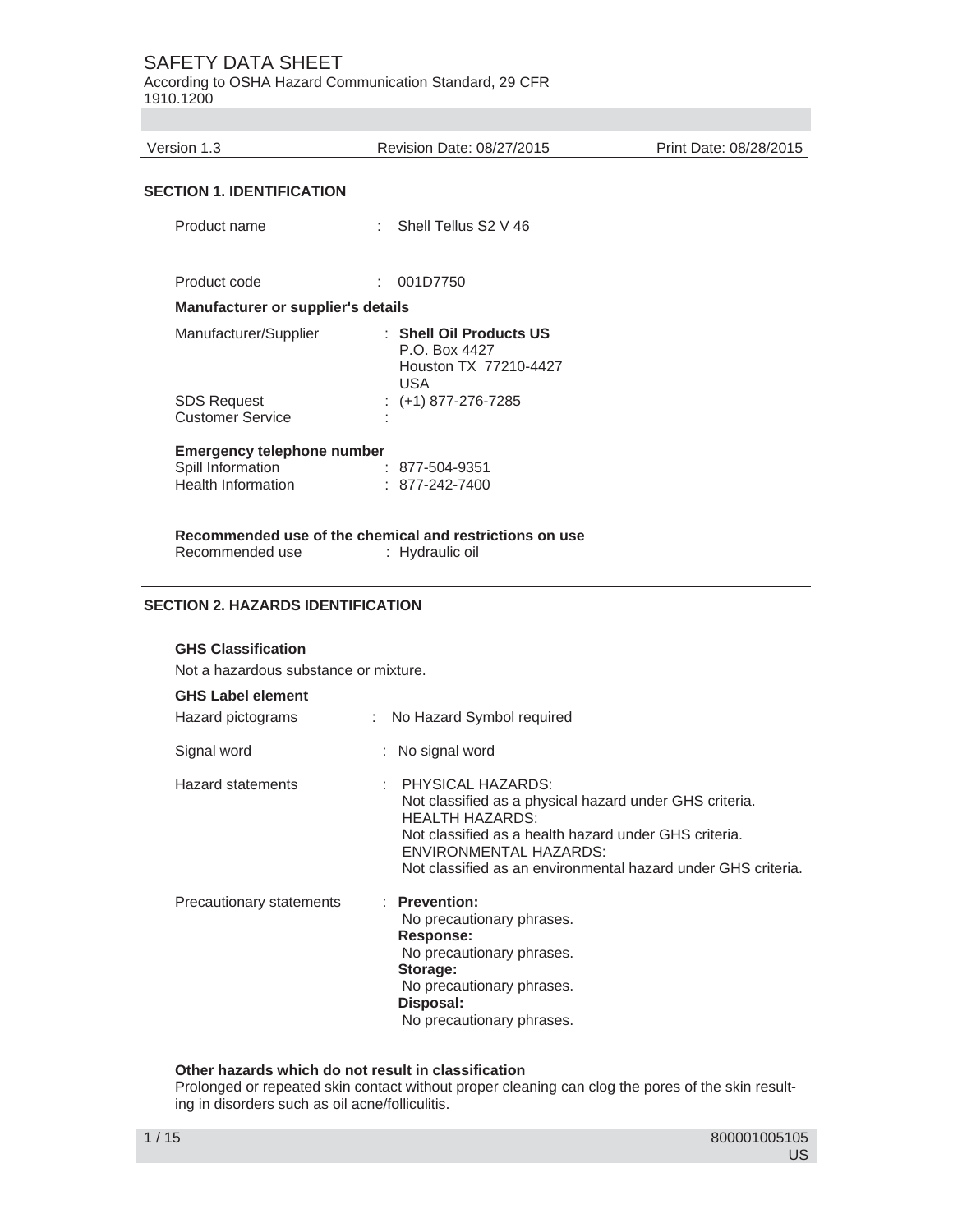According to OSHA Hazard Communication Standard, 29 CFR 1910.1200

Version 1.3 Revision Date: 08/27/2015 Print Date: 08/28/2015

Used oil may contain harmful impurities.

High-pressure injection under the skin may cause serious damage including local necrosis. Not classified as flammable but will burn.

The classification of this material is based on OSHA HCS 2012 criteria.

Under normal conditions of use or in a foreseeable emergency, this product does not meet the definition of a hazardous chemical when evaluated according to the OSHA Hazard Communication Standard, 29 CFR 1910.1200.

#### **SECTION 3. COMPOSITION/INFORMATION ON INGREDIENTS**

Chemical nature : Highly refined mineral oils and additives. The highly refined mineral oil contains <3% (w/w) DMSOextract, according to IP346. \* contains one or more of the following CAS-numbers: 64742- 53-6, 64742-54-7, 64742-55-8, 64742-56-9, 64742-65-0, 68037-01-4, 72623-86-0, 72623-87-1, 8042-47-5, 848301-69- 9.

#### **Hazardous components**

| l Chemical Name                                                               | Synonyms | CAS-No.      | Concentration (%) |
|-------------------------------------------------------------------------------|----------|--------------|-------------------|
| Interchangeable low vis-<br>cosity base oil (<20,5 cSt<br>@40 $^{\circ}$ C) * |          | Not Assigned | - 90              |

#### **SECTION 4. FIRST-AID MEASURES**

| General advice          | : Not expected to be a health hazard when used under normal<br>conditions.                                                                                                                                                                                                                      |
|-------------------------|-------------------------------------------------------------------------------------------------------------------------------------------------------------------------------------------------------------------------------------------------------------------------------------------------|
| If inhaled              | : No treatment necessary under normal conditions of use.<br>If symptoms persist, obtain medical advice.                                                                                                                                                                                         |
| In case of skin contact | : Remove contaminated clothing. Flush exposed area with wa-<br>ter and follow by washing with soap if available.<br>If persistent irritation occurs, obtain medical attention.                                                                                                                  |
|                         | When using high pressure equipment, injection of product<br>under the skin can occur. If high pressure injuries occur, the<br>casualty should be sent immediately to a hospital. Do not wait<br>for symptoms to develop.<br>Obtain medical attention even in the absence of apparent<br>wounds. |
| In case of eye contact  | : Flush eye with copious quantities of water.<br>If persistent irritation occurs, obtain medical attention.                                                                                                                                                                                     |
| If swallowed            | : In general no treatment is necessary unless large quantities<br>are swallowed, however, get medical advice.                                                                                                                                                                                   |
| Most important symptoms | Oil acne/folliculitis signs and symptoms may include formation                                                                                                                                                                                                                                  |
| 2/15                    | 800001005105<br>บร                                                                                                                                                                                                                                                                              |
|                         |                                                                                                                                                                                                                                                                                                 |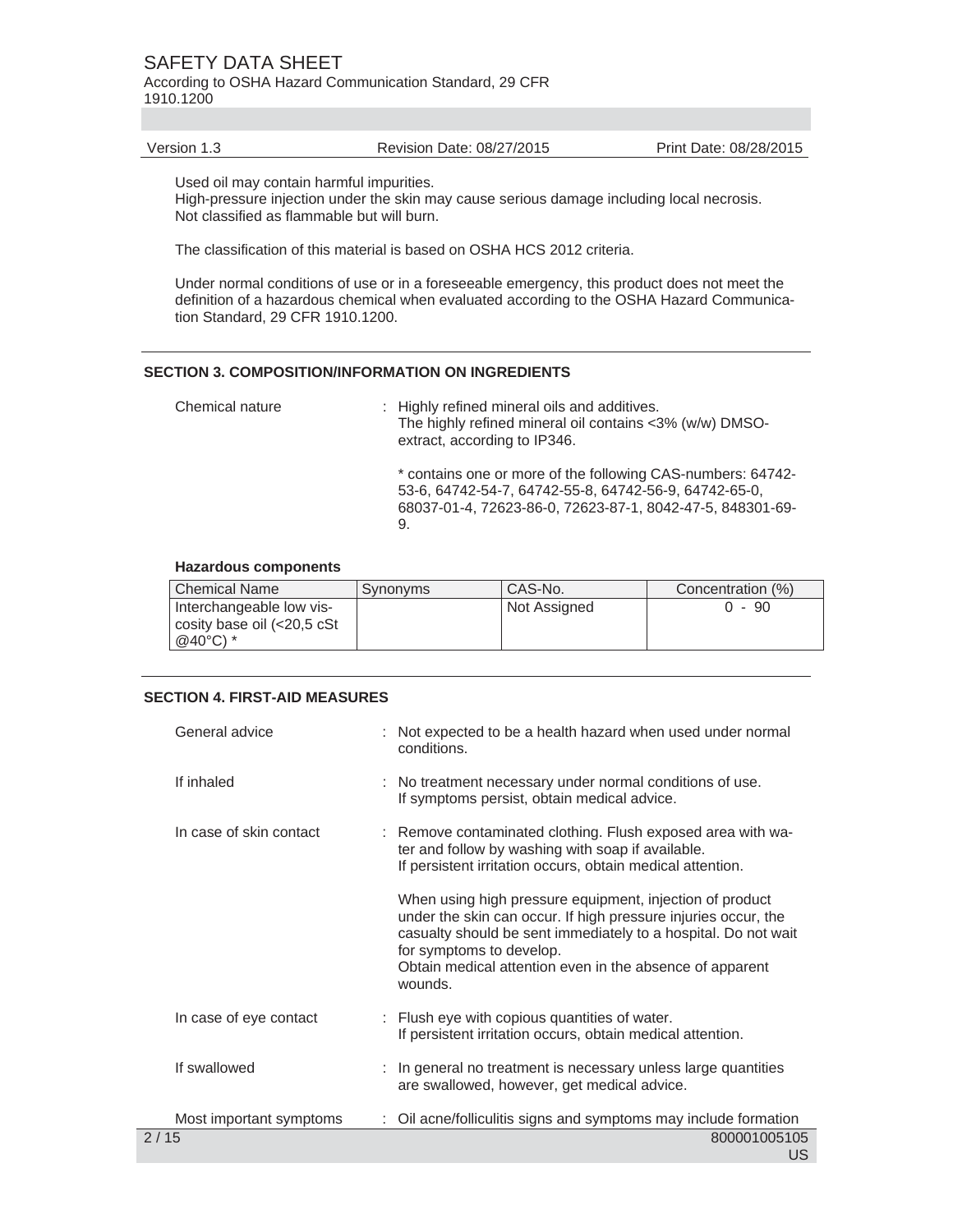According to OSHA Hazard Communication Standard, 29 CFR 1910.1200

| Version 1.3                                       | Revision Date: 08/27/2015                                                                                                                                                                                                                                                                                                                                                                                                                                                                                                                                                                                                                                   | Print Date: 08/28/2015 |
|---------------------------------------------------|-------------------------------------------------------------------------------------------------------------------------------------------------------------------------------------------------------------------------------------------------------------------------------------------------------------------------------------------------------------------------------------------------------------------------------------------------------------------------------------------------------------------------------------------------------------------------------------------------------------------------------------------------------------|------------------------|
| and effects, both acute and<br>delayed            | of black pustules and spots on the skin of exposed areas.<br>Ingestion may result in nausea, vomiting and/or diarrhoea.<br>Local necrosis is evidenced by delayed onset of pain and<br>tissue damage a few hours following injection.                                                                                                                                                                                                                                                                                                                                                                                                                       |                        |
| Protection of first-aiders                        | : When administering first aid, ensure that you are wearing the<br>appropriate personal protective equipment according to the<br>incident, injury and surroundings.                                                                                                                                                                                                                                                                                                                                                                                                                                                                                         |                        |
| Immediate medical attention,<br>special treatment | : Treat symptomatically.                                                                                                                                                                                                                                                                                                                                                                                                                                                                                                                                                                                                                                    |                        |
|                                                   | High pressure injection injuries require prompt surgical inter-<br>vention an d possibly steroid therapy, to minimise tissue dam-<br>age and loss of function.<br>Because entry wounds are small and do not reflect the se-<br>riousness of the underlying damage, surgical exploration to<br>determine the extent of involvement may be necessary. Local<br>anaesthetics or hot soaks should be avoided because they<br>can contribute to swelling, vasospasm and ischaemia. Prompt<br>surgical decompression, debridement and evacuation of for-<br>eign material should be performed under general anaesthet-<br>ics, and wide exploration is essential. |                        |

# **SECTION 5. FIRE-FIGHTING MEASURES**

| Suitable extinguishing media                     |   | : Foam, water spray or fog. Dry chemical powder, carbon dio-<br>xide, sand or earth may be used for small fires only.                                                                                                                                                                                                                                                   |
|--------------------------------------------------|---|-------------------------------------------------------------------------------------------------------------------------------------------------------------------------------------------------------------------------------------------------------------------------------------------------------------------------------------------------------------------------|
| Unsuitable extinguishing<br>media                |   | $\therefore$ Do not use water in a jet.                                                                                                                                                                                                                                                                                                                                 |
| Specific hazards during fire-<br>fighting        |   | : Hazardous combustion products may include:<br>A complex mixture of airborne solid and liquid particulates and<br>gases (smoke).<br>Carbon monoxide may be evolved if incomplete combustion<br>occurs.<br>Unidentified organic and inorganic compounds.                                                                                                                |
| Specific extinguishing me-<br>thods              |   | : Use extinguishing measures that are appropriate to local cir-<br>cumstances and the surrounding environment.                                                                                                                                                                                                                                                          |
| Special protective equipment<br>for firefighters | ÷ | Proper protective equipment including chemical resistant<br>gloves are to be worn; chemical resistant suit is indicated if<br>large contact with spilled product is expected. Self-Contained<br>Breathing Apparatus must be worn when approaching a fire in<br>a confined space. Select fire fighter's clothing approved to<br>relevant Standards (e.g. Europe: EN469). |

# **SECTION 6. ACCIDENTAL RELEASE MEASURES**

|                          | Personal precautions, protec- : Avoid contact with skin and eyes. |
|--------------------------|-------------------------------------------------------------------|
| tive equipment and emer- |                                                                   |
| gency procedures         |                                                                   |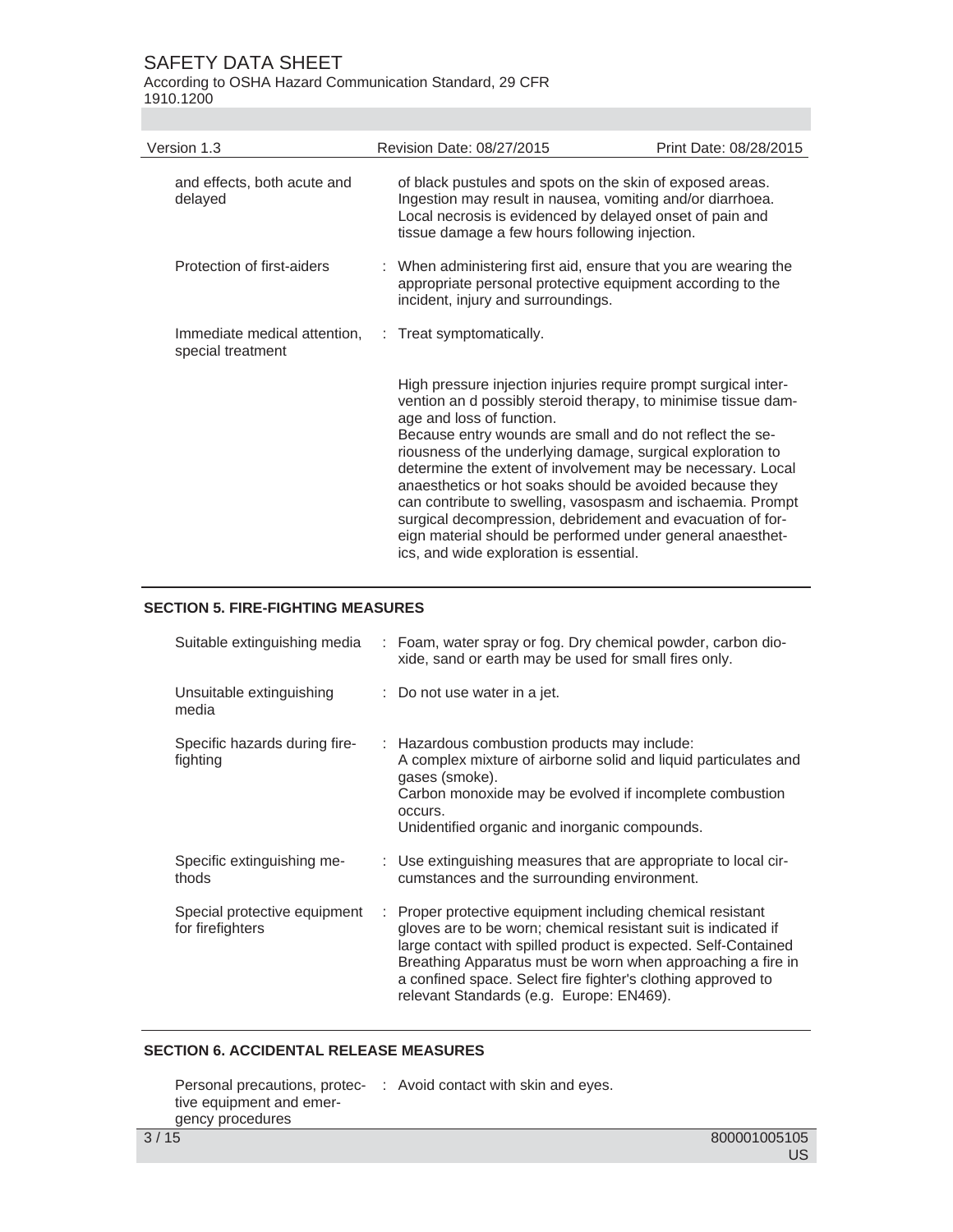According to OSHA Hazard Communication Standard, 29 CFR 1910.1200

| Version 1.3                                              | Revision Date: 08/27/2015                                                                                                                                                                                                                                                                                                  | Print Date: 08/28/2015 |
|----------------------------------------------------------|----------------------------------------------------------------------------------------------------------------------------------------------------------------------------------------------------------------------------------------------------------------------------------------------------------------------------|------------------------|
| Environmental precautions                                | : Use appropriate containment to avoid environmental contami-<br>nation. Prevent from spreading or entering drains, ditches or<br>rivers by using sand, earth, or other appropriate barriers.                                                                                                                              |                        |
|                                                          | Local authorities should be advised if significant spillages<br>cannot be contained.                                                                                                                                                                                                                                       |                        |
| Methods and materials for<br>containment and cleaning up | Slippery when spilt. Avoid accidents, clean up immediately.<br>Prevent from spreading by making a barrier with sand, earth<br>or other containment material.<br>Reclaim liquid directly or in an absorbent.<br>Soak up residue with an absorbent such as clay, sand or other<br>suitable material and dispose of properly. |                        |
| Additional advice                                        | : For guidance on selection of personal protective equipment<br>see Chapter 8 of this Safety Data Sheet.<br>For guidance on disposal of spilled material see Chapter 13 of<br>this Safety Data Sheet.                                                                                                                      |                        |

# **SECTION 7. HANDLING AND STORAGE**

| Technical measures            | Use local exhaust ventilation if there is risk of inhalation of<br>vapours, mists or aerosols.<br>Use the information in this data sheet as input to a risk as-<br>sessment of local circumstances to help determine appropri-<br>ate controls for safe handling, storage and disposal of this<br>material.   |
|-------------------------------|---------------------------------------------------------------------------------------------------------------------------------------------------------------------------------------------------------------------------------------------------------------------------------------------------------------|
| Precautions for safe handling | : Avoid prolonged or repeated contact with skin.<br>Avoid inhaling vapour and/or mists.<br>When handling product in drums, safety footwear should be<br>worn and proper handling equipment should be used.<br>Properly dispose of any contaminated rags or cleaning mate-<br>rials in order to prevent fires. |
| Avoidance of contact          | : Strong oxidising agents.                                                                                                                                                                                                                                                                                    |
| <b>Product Transfer</b>       | : This material has the potential to be a static accumulator.<br>Proper grounding and bonding procedures should be used<br>during all bulk transfer operations.                                                                                                                                               |
| <b>Storage</b>                |                                                                                                                                                                                                                                                                                                               |
| Other data                    | : Keep container tightly closed and in a cool, well-ventilated<br>place.<br>Use properly labeled and closable containers.                                                                                                                                                                                     |
|                               | Store at ambient temperature.                                                                                                                                                                                                                                                                                 |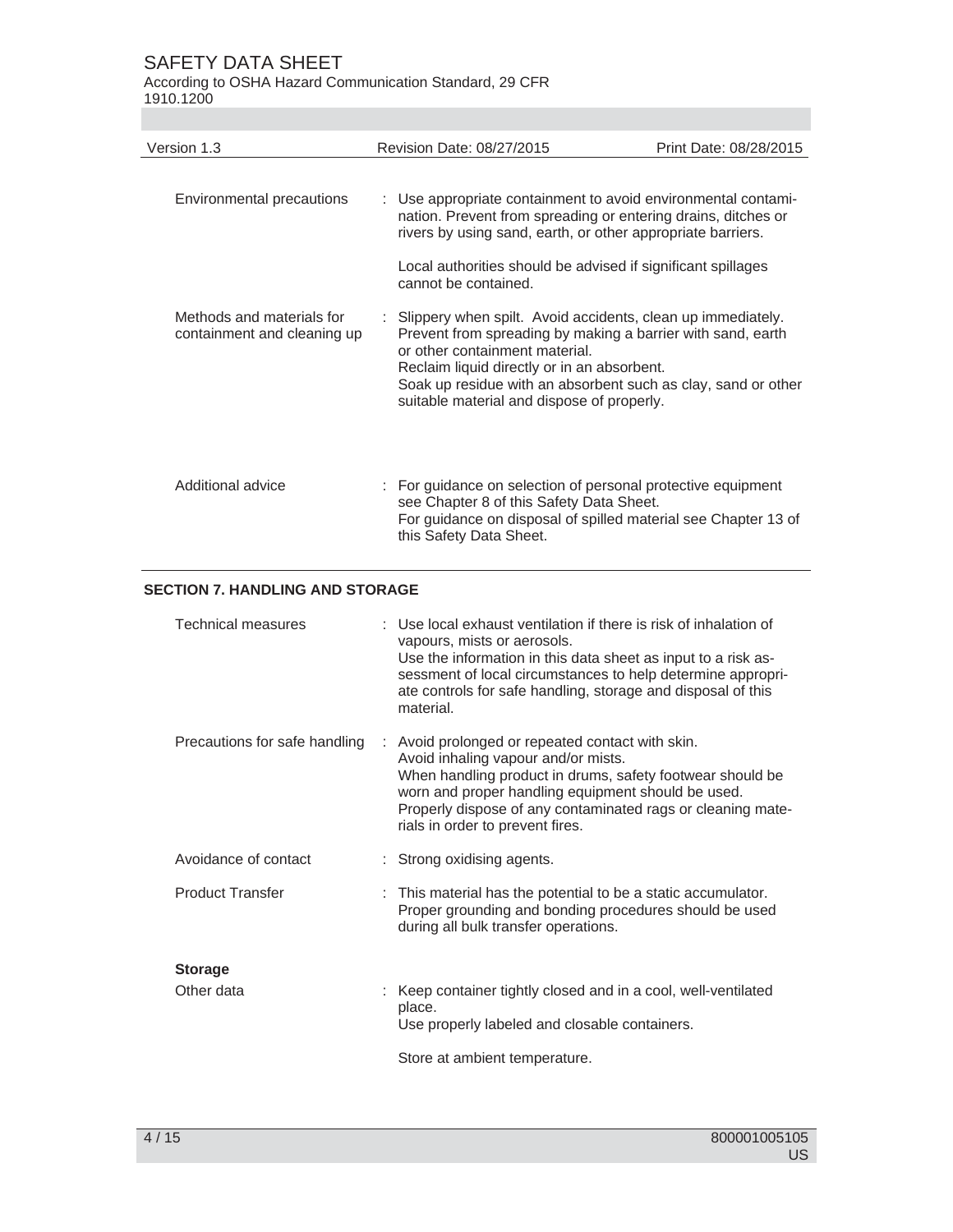According to OSHA Hazard Communication Standard, 29 CFR 1910.1200

| Version 1.3        | Revision Date: 08/27/2015                                                                                                              | Print Date: 08/28/2015 |
|--------------------|----------------------------------------------------------------------------------------------------------------------------------------|------------------------|
| Packaging material | : Suitable material: For containers or container linings, use mild<br>steel or high density polyethylene.<br>Unsuitable material: PVC. |                        |
| Container Advice   | : Polyethylene containers should not be exposed to high tem-<br>peratures because of possible risk of distortion.                      |                        |

# **SECTION 8. EXPOSURE CONTROLS AND PERSONAL PROTECTION**

#### **Components with workplace control parameters**

| Components        | CAS-No.      | Value type<br>(Form of | Control parame-<br>ters / Permissible | <b>Basis</b>        |
|-------------------|--------------|------------------------|---------------------------------------|---------------------|
|                   |              | exposure)              | concentration                         |                     |
| Oil mist, mineral | Not Assigned | TWA ((inhal-           | $5 \text{ mg/m}$ 3                    | US. ACGIH           |
|                   |              | able frac-             |                                       | Threshold           |
|                   |              | tion))                 |                                       | <b>Limit Values</b> |
|                   |              | (Mist)                 | $5 \text{ mg/m}$ 3                    | OSHA TRA            |
|                   |              |                        |                                       | <b>NS</b>           |

#### **Biological occupational exposure limits**

No biological limit allocated.

# **Monitoring Methods**

Monitoring of the concentration of substances in the breathing zone of workers or in the general workplace may be required to confirm compliance with an OEL and adequacy of exposure controls. For some substances biological monitoring may also be appropriate.

Validated exposure measurement methods should be applied by a competent person and samples analysed by an accredited laboratory.

Examples of sources of recommended exposure measurement methods are given below or contact the supplier. Further national methods may be available.

National Institute of Occupational Safety and Health (NIOSH), USA: Manual of Analytical Methods http://www.cdc.gov/niosh/

Occupational Safety and Health Administration (OSHA), USA: Sampling and Analytical Methods http://www.osha.gov/

Health and Safety Executive (HSE), UK: Methods for the Determination of Hazardous Substances http://www.hse.gov.uk/

Institut für Arbeitsschutz Deutschen Gesetzlichen Unfallversicherung (IFA) , Germany http://www.dguv.de/inhalt/index.jsp

L'Institut National de Recherche et de Securité, (INRS), France http://www.inrs.fr/accueil

**Engineering measures** : The level of protection and types of controls necessary will vary depending upon potential exposure conditions. Select controls based on a risk assessment of local circumstances. Appropriate measures include:

Adequate ventilation to control airborne concentrations.

 Where material is heated, sprayed or mist formed, there is greater potential for airborne concentrations to be generated.

 General Information: Define procedures for safe handling and maintenance of controls.

Educate and train workers in the hazards and control measures relevant to normal activities associated with this product.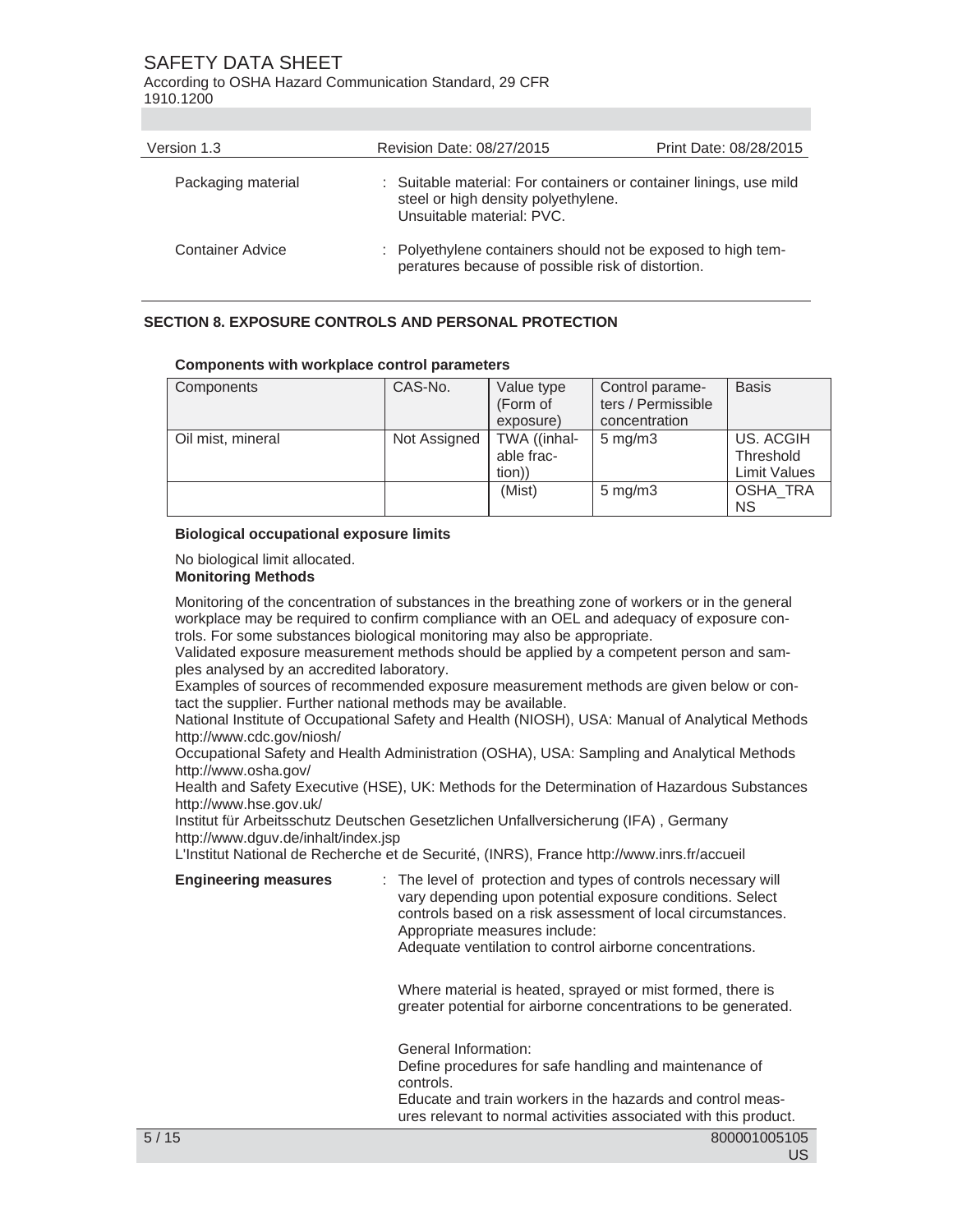According to OSHA Hazard Communication Standard, 29 CFR 1910.1200

| Version 1.3                   | Revision Date: 08/27/2015                                                                                                                                                                                                                                                                                                                                                                                                                                                                                                                                                                                                                                                                                                                                                                                                                                                                                                                                                                                                                                                                                                                                                                                                                                                                                                                                                                                                                                                                                     | Print Date: 08/28/2015 |
|-------------------------------|---------------------------------------------------------------------------------------------------------------------------------------------------------------------------------------------------------------------------------------------------------------------------------------------------------------------------------------------------------------------------------------------------------------------------------------------------------------------------------------------------------------------------------------------------------------------------------------------------------------------------------------------------------------------------------------------------------------------------------------------------------------------------------------------------------------------------------------------------------------------------------------------------------------------------------------------------------------------------------------------------------------------------------------------------------------------------------------------------------------------------------------------------------------------------------------------------------------------------------------------------------------------------------------------------------------------------------------------------------------------------------------------------------------------------------------------------------------------------------------------------------------|------------------------|
|                               | Ensure appropriate selection, testing and maintenance of<br>equipment used to control exposure, e.g. personal protective<br>equipment, local exhaust ventilation.<br>Drain down system prior to equipment break-in or mainten-<br>ance.<br>Retain drain downs in sealed storage pending disposal or<br>subsequent recycle.<br>Always observe good personal hygiene measures, such as<br>washing hands after handling the material and before eating,<br>drinking, and/or smoking. Routinely wash work clothing and<br>protective equipment to remove contaminants. Discard con-<br>taminated clothing and footwear that cannot be cleaned.<br>Practice good housekeeping.                                                                                                                                                                                                                                                                                                                                                                                                                                                                                                                                                                                                                                                                                                                                                                                                                                     |                        |
| Personal protective equipment |                                                                                                                                                                                                                                                                                                                                                                                                                                                                                                                                                                                                                                                                                                                                                                                                                                                                                                                                                                                                                                                                                                                                                                                                                                                                                                                                                                                                                                                                                                               |                        |
| Respiratory protection        | No respiratory protection is ordinarily required under normal<br>conditions of use.<br>In accordance with good industrial hygiene practices, precau-<br>tions should be taken to avoid breathing of material.<br>If engineering controls do not maintain airborne concentra-<br>tions to a level which is adequate to protect worker health,<br>select respiratory protection equipment suitable for the spe-<br>cific conditions of use and meeting relevant legislation.<br>Check with respiratory protective equipment suppliers.<br>Where air-filtering respirators are suitable, select an appro-<br>priate combination of mask and filter.<br>Select a filter suitable for the combination of organic gases<br>and vapours [Type A/Type P boiling point >65°C (149°F)].                                                                                                                                                                                                                                                                                                                                                                                                                                                                                                                                                                                                                                                                                                                                 |                        |
| Hand protection               |                                                                                                                                                                                                                                                                                                                                                                                                                                                                                                                                                                                                                                                                                                                                                                                                                                                                                                                                                                                                                                                                                                                                                                                                                                                                                                                                                                                                                                                                                                               |                        |
| Remarks                       | : Where hand contact with the product may occur the use of<br>gloves approved to relevant standards (e.g. Europe: EN374,<br>US: F739) made from the following materials may provide<br>suitable chemical protection. PVC, neoprene or nitrile rubber<br>gloves Suitability and durability of a glove is dependent on<br>usage, e.g. frequency and duration of contact, chemical re-<br>sistance of glove material, dexterity. Always seek advice from<br>glove suppliers. Contaminated gloves should be replaced.<br>Personal hygiene is a key element of effective hand care.<br>Gloves must only be worn on clean hands. After using<br>gloves, hands should be washed and dried thoroughly. Appli-<br>cation of a non-perfumed moisturizer is recommended.<br>For continuous contact we recommend gloves with break-<br>through time of more than 240 minutes with preference for ><br>480 minutes where suitable gloves can be identified. For<br>short-term/splash protection we recommend the same, but<br>recognize that suitable gloves offering this level of protection<br>may not be available and in this case a lower breakthrough<br>time maybe acceptable so long as appropriate maintenance<br>and replacement regimes are followed. Glove thickness is not<br>a good predictor of glove resistance to a chemical as it is<br>dependent on the exact composition of the glove material.<br>Glove thickness should be typically greater than 0.35 mm<br>depending on the glove make and model. |                        |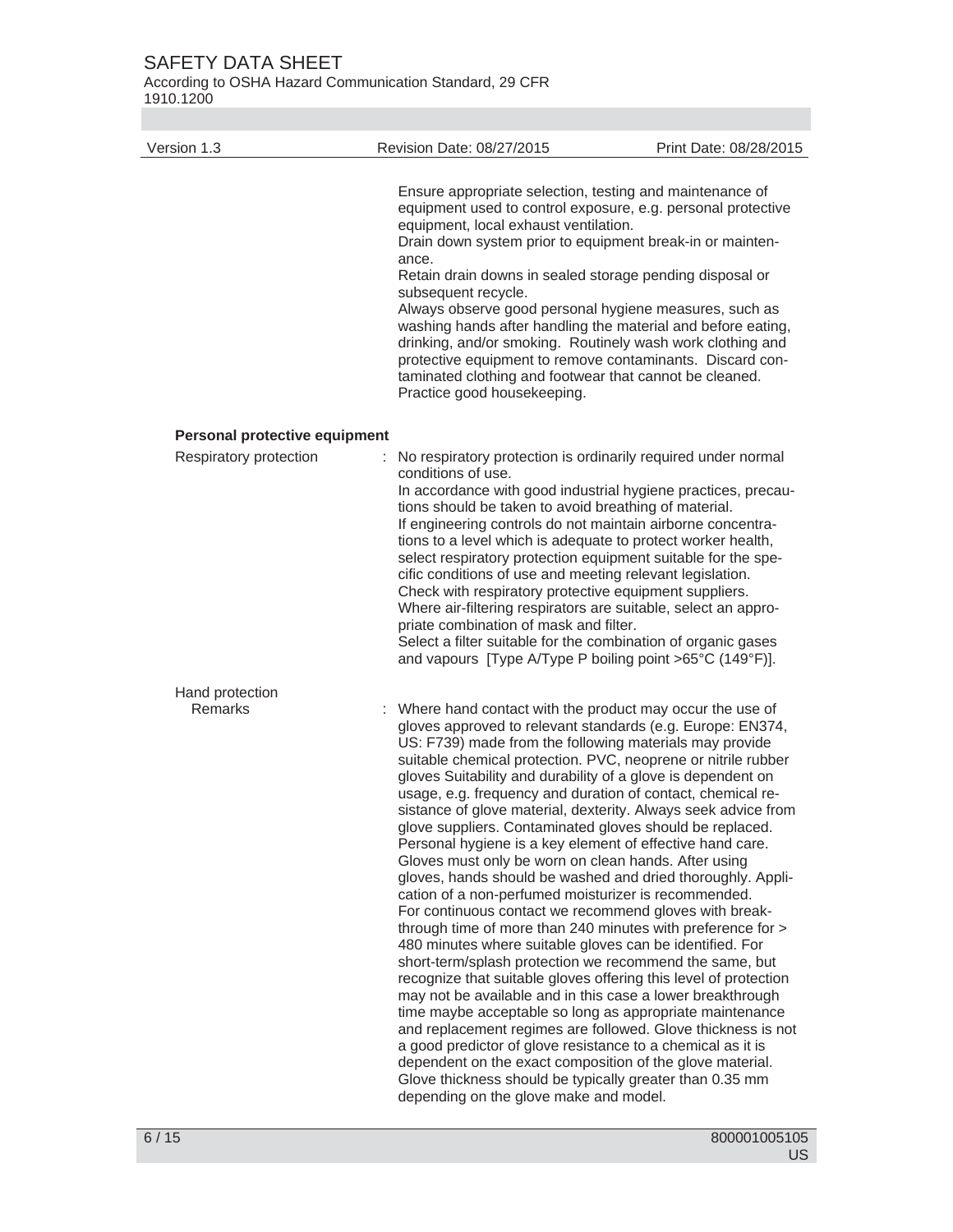According to OSHA Hazard Communication Standard, 29 CFR 1910.1200

| Version 1.3                            | Revision Date: 08/27/2015                                                                                                                                                                                                                                                                                                                                                                                                                                                                                                                                           | Print Date: 08/28/2015 |
|----------------------------------------|---------------------------------------------------------------------------------------------------------------------------------------------------------------------------------------------------------------------------------------------------------------------------------------------------------------------------------------------------------------------------------------------------------------------------------------------------------------------------------------------------------------------------------------------------------------------|------------------------|
| Eye protection                         | : If material is handled such that it could be splashed into eyes,<br>protective eyewear is recommended.                                                                                                                                                                                                                                                                                                                                                                                                                                                            |                        |
| Skin and body protection               | : Skin protection is not ordinarily required beyond standard<br>work clothes.<br>It is good practice to wear chemical resistant gloves.                                                                                                                                                                                                                                                                                                                                                                                                                             |                        |
| Protective measures                    | : Personal protective equipment (PPE) should meet recom-<br>mended national standards. Check with PPE suppliers.                                                                                                                                                                                                                                                                                                                                                                                                                                                    |                        |
| <b>Environmental exposure controls</b> |                                                                                                                                                                                                                                                                                                                                                                                                                                                                                                                                                                     |                        |
| General advice                         | : Take appropriate measures to fulfill the requirements of rele-<br>vant environmental protection legislation. Avoid contamination<br>of the environment by following advice given in Chapter 6. If<br>necessary, prevent undissolved material from being dis-<br>charged to waste water. Waste water should be treated in a<br>municipal or industrial waste water treatment plant before<br>discharge to surface water.<br>Local guidelines on emission limits for volatile substances<br>must be observed for the discharge of exhaust air containing<br>vapour. |                        |

# **SECTION 9. PHYSICAL AND CHEMICAL PROPERTIES**

| Appearance                                 | Liquid at room temperature.                      |
|--------------------------------------------|--------------------------------------------------|
| Colour                                     | amber                                            |
| Odour                                      | Slight hydrocarbon                               |
| Odour Threshold                            | Data not available                               |
| рH                                         | Not applicable                                   |
| pour point                                 | : $-36$ °C / $-33$ °FMethod: ISO 3016            |
| Initial boiling point and boiling<br>range | $\therefore$ > 280 °C / 536 °Festimated value(s) |
| Flash point                                | : 225 °C / 437 °F<br>Method: ISO 2592            |
| Evaporation rate                           | Data not available                               |
| Flammability (solid, gas)                  | Data not available                               |
| Upper explosion limit                      | : Typical 10 %(V)                                |
| Lower explosion limit                      | Typical 1 %(V)                                   |
| Vapour pressure                            | : < 0.5 Pa (20 °C / 68 °F)<br>estimated value(s) |
| Relative vapour density                    | $:$ > 1 estimated value(s)                       |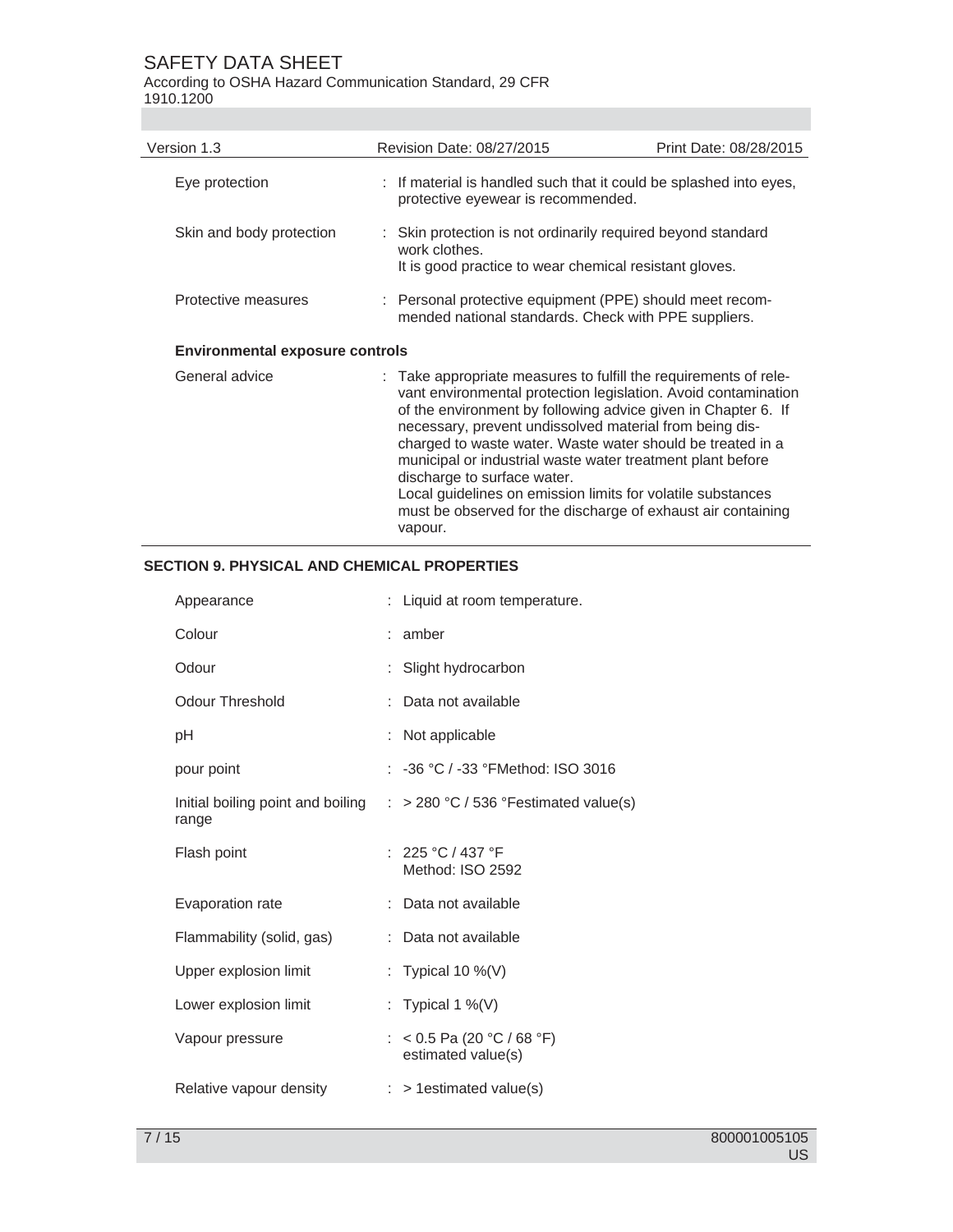According to OSHA Hazard Communication Standard, 29 CFR 1910.1200

| Version 1.3                                | Revision Date: 08/27/2015                                              | Print Date: 08/28/2015 |
|--------------------------------------------|------------------------------------------------------------------------|------------------------|
| Relative density                           | : $0.872$ (15 °C / 59 °F)                                              |                        |
| Density                                    | : 872 kg/m3 (15.0 °C / 59.0 °F)<br>Method: ISO 12185                   |                        |
| Solubility(ies)<br>Water solubility        | : negligible                                                           |                        |
| Solubility in other solvents               | : Data not available                                                   |                        |
| Partition coefficient: n-<br>octanol/water | $:$ Pow: $> 6$ (based on information on similar products)              |                        |
| Auto-ignition temperature                  | $\therefore$ ><br>320 °C / 608 °F                                      |                        |
| Viscosity<br>Viscosity, dynamic            | : Data not available                                                   |                        |
| Viscosity, kinematic                       | : 2350 mm2/s (-20 $^{\circ}$ C / -4 $^{\circ}$ F)<br>Method: ASTM D445 |                        |
|                                            | 46 mm2/s (40.0 °C / 104.0 °F)<br>Method: ASTM D445                     |                        |
|                                            | 7.9 mm2/s (100 °C / 212 °F)<br>Method: ASTM D445                       |                        |
| Conductivity                               | : This material is not expected to be a static accumulator.            |                        |
| Decomposition temperature                  | : Data not available                                                   |                        |

# **SECTION 10. STABILITY AND REACTIVITY**

| Reactivity                              | : The product does not pose any further reactivity hazards in<br>addition to those listed in the following sub-paragraph. |
|-----------------------------------------|---------------------------------------------------------------------------------------------------------------------------|
| Chemical stability                      | : Stable.                                                                                                                 |
| Possibility of hazardous reac-<br>tions | : Reacts with strong oxidising agents.                                                                                    |
| Conditions to avoid                     | : Extremes of temperature and direct sunlight.                                                                            |
| Incompatible materials                  | : Strong oxidising agents.                                                                                                |
| Hazardous decomposition<br>products     | : Hazardous decomposition products are not expected to form<br>during normal storage.                                     |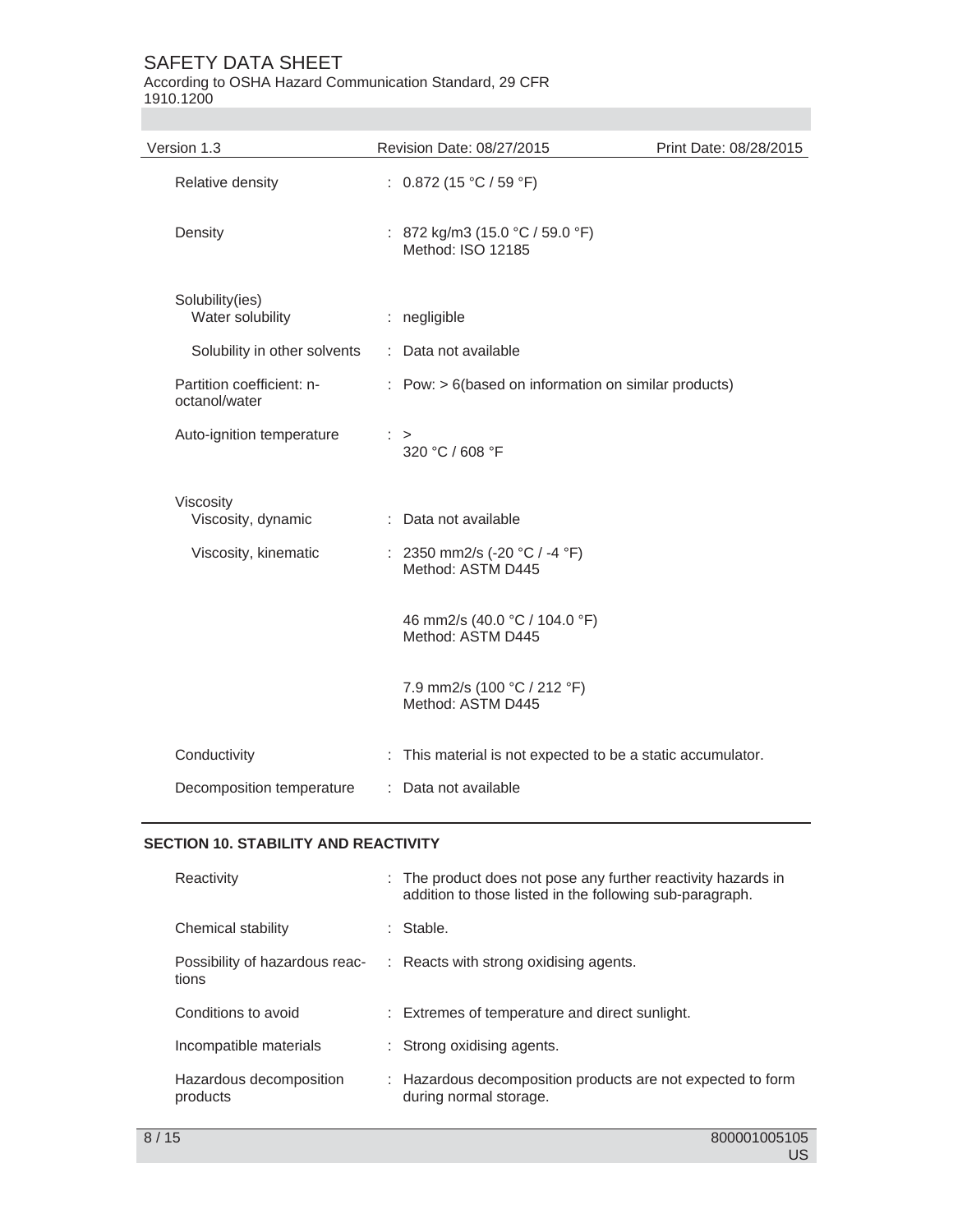According to OSHA Hazard Communication Standard, 29 CFR 1910.1200

| Version 1.3                                                       | Revision Date: 08/27/2015                                                                                                                                                 | Print Date: 08/28/2015                                          |
|-------------------------------------------------------------------|---------------------------------------------------------------------------------------------------------------------------------------------------------------------------|-----------------------------------------------------------------|
| <b>SECTION 11. TOXICOLOGICAL INFORMATION</b>                      |                                                                                                                                                                           |                                                                 |
| Basis for assessment                                              | : Information given is based on data on the components and<br>the data presented is representative of the product as a<br>whole, rather than for individual component(s). | the toxicology of similar products. Unless indicated otherwise, |
| Information on likely routes of exposure<br>accidental ingestion. | Skin and eye contact are the primary routes of exposure although exposure may occur following                                                                             |                                                                 |
| <b>Acute toxicity</b>                                             |                                                                                                                                                                           |                                                                 |
| <b>Product:</b><br>Acute oral toxicity                            | : LD50 (rat): $> 5,000$ mg/kg<br>Remarks: Expected to be of low toxicity:                                                                                                 |                                                                 |
| Acute inhalation toxicity                                         | : Remarks: Not considered to be an inhalation hazard under<br>normal conditions of use.                                                                                   |                                                                 |
| Acute dermal toxicity                                             | : LD50 (Rabbit): $>$ 5,000 mg/kg<br>Remarks: Expected to be of low toxicity:                                                                                              |                                                                 |
| <b>Skin corrosion/irritation</b>                                  |                                                                                                                                                                           |                                                                 |

#### **Product:**

Remarks: Expected to be slightly irritating., Prolonged or repeated skin contact without proper cleaning can clog the pores of the skin resulting in disorders such as oil acne/folliculitis.

# **Serious eye damage/eye irritation**

# **Product:**

Remarks: Expected to be slightly irritating.

# **Respiratory or skin sensitisation**

# **Product:**

Remarks: Not expected to be a skin sensitiser.

# **Germ cell mutagenicity**

# **Product:**

: Remarks: Not considered a mutagenic hazard.

# **Carcinogenicity**

# **Product:**

Remarks: Not expected to be carcinogenic.

Remarks: Product contains mineral oils of types shown to be non-carcinogenic in animal skinpainting studies., Highly refined mineral oils are not classified as carcinogenic by the International Agency for Research on Cancer (IARC).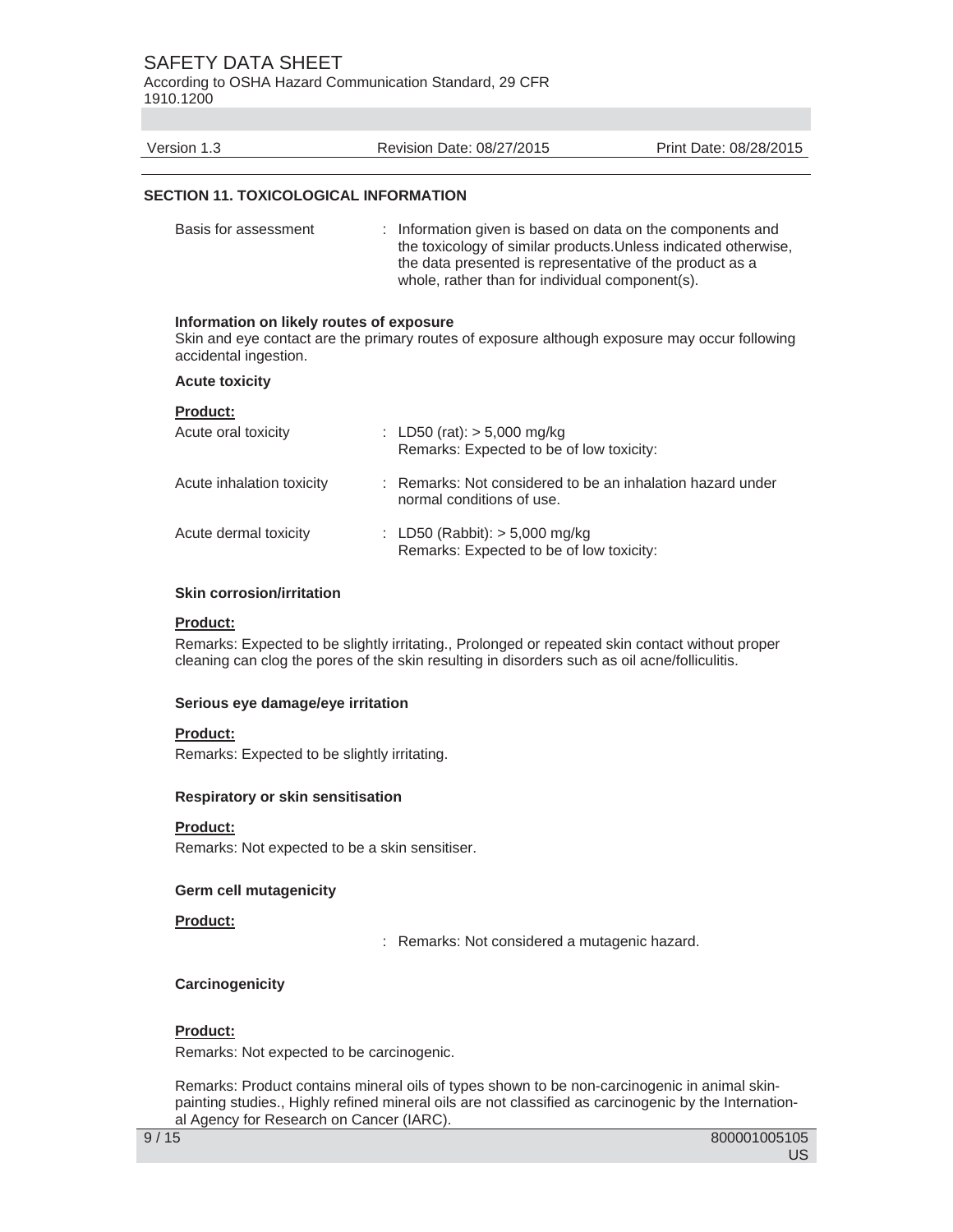According to OSHA Hazard Communication Standard, 29 CFR

1910.1200

| Version 1.3                  | Revision Date: 08/27/2015                                                                                                                                     | Print Date: 08/28/2015 |
|------------------------------|---------------------------------------------------------------------------------------------------------------------------------------------------------------|------------------------|
| <b>IARC</b>                  | No component of this product present at levels greater than or<br>equal to 0.1% is identified as probable, possible or confirmed<br>human carcinogen by IARC. |                        |
| <b>ACGIH</b>                 | No component of this product present at levels greater than or<br>equal to 0.1% is identified as a carcinogen or potential carcino-<br>gen by ACGIH.          |                        |
| <b>OSHA</b>                  | No component of this product present at levels greater than or<br>equal to 0.1% is identified as a carcinogen or potential carcino-<br>gen by OSHA.           |                        |
| <b>NTP</b>                   | No component of this product present at levels greater than or<br>equal to 0.1% is identified as a known or anticipated carcinogen<br>by NTP.                 |                        |
| <b>Reproductive toxicity</b> |                                                                                                                                                               |                        |
| Product:                     |                                                                                                                                                               |                        |
|                              | Remarks: Not expected to impair fertility., Not expected to be<br>a developmental toxicant.                                                                   |                        |

## **STOT - single exposure**

#### **Product:**

Remarks: Not expected to be a hazard.

# **STOT - repeated exposure**

# **Product:**

Remarks: Not expected to be a hazard.

# **Aspiration toxicity**

# **Product:**

Not considered an aspiration hazard.

# **Further information**

# **Product:**

Remarks: Used oils may contain harmful impurities that have accumulated during use. The concentration of such impurities will depend on use and they may present risks to health and the environment on disposal., ALL used oil should be handled with caution and skin contact avoided as far as possible.

Remarks: High pressure injection of product into the skin may lead to local necrosis if the product is not surgically removed.

Remarks: Slightly irritating to respiratory system.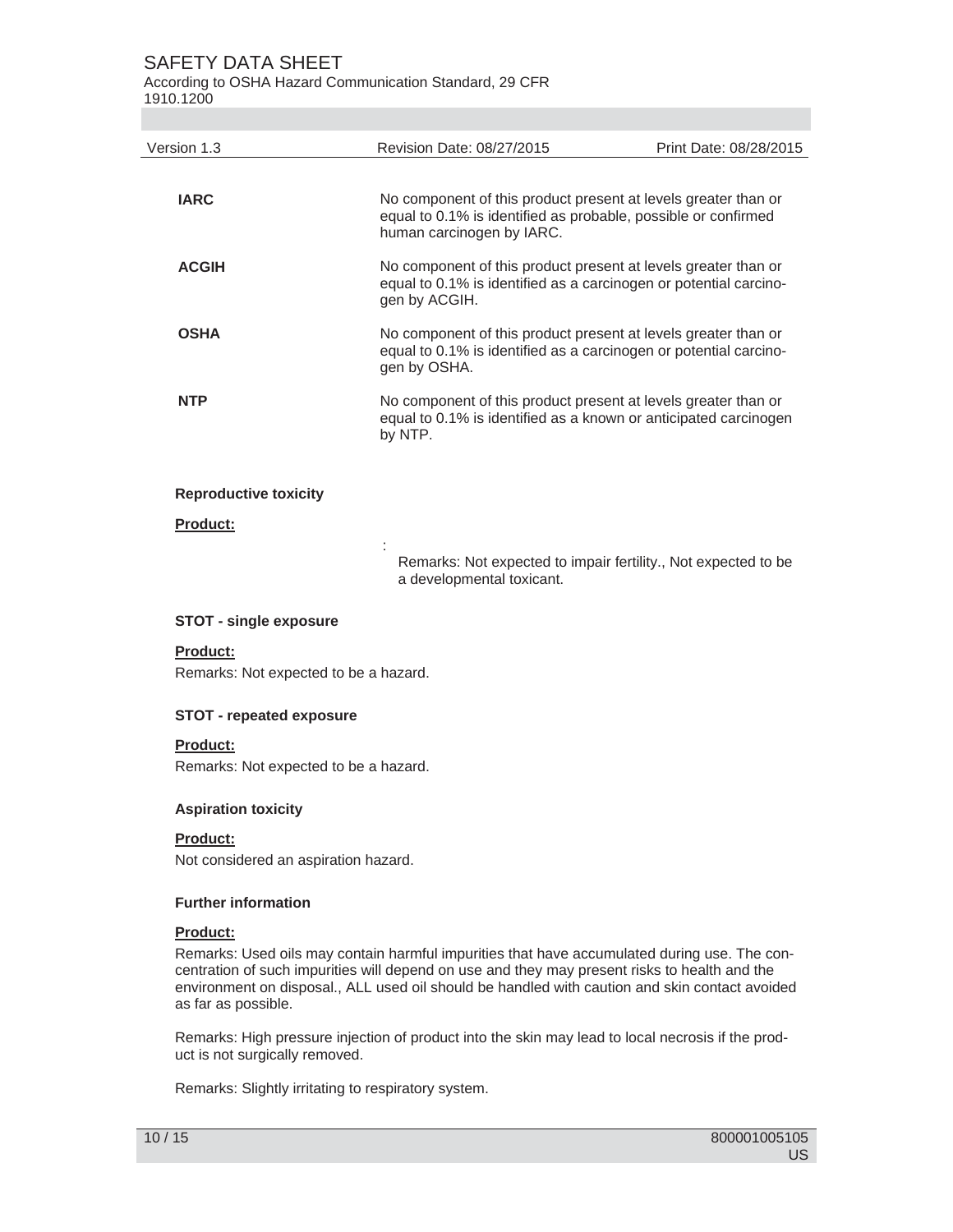According to OSHA Hazard Communication Standard, 29 CFR 1910.1200

Version 1.3 Revision Date: 08/27/2015 Print Date: 08/28/2015

## **SECTION 12. ECOLOGICAL INFORMATION**

| Basis for assessment                                                           | : Ecotoxicological data have not been determined specifically<br>for this product.<br>Information given is based on a knowledge of the components<br>and the ecotoxicology of similar products.<br>Unless indicated otherwise, the data presented is representa-<br>tive of the product as a whole, rather than for individual com-<br>ponent(s).(LL/EL/IL50 expressed as the nominal amount of<br>product required to prepare aqueous test extract). |
|--------------------------------------------------------------------------------|-------------------------------------------------------------------------------------------------------------------------------------------------------------------------------------------------------------------------------------------------------------------------------------------------------------------------------------------------------------------------------------------------------------------------------------------------------|
| <b>Ecotoxicity</b>                                                             |                                                                                                                                                                                                                                                                                                                                                                                                                                                       |
| Product:<br>Toxicity to fish (Acute toxic-<br>ity)                             | Remarks: Expected to be practically non toxic:<br>$LL/EL/IL50 > 100$ mg/l                                                                                                                                                                                                                                                                                                                                                                             |
| Toxicity to daphnia and other<br>aquatic invertebrates (Acute<br>toxicity)     | ÷<br>Remarks: Expected to be practically non toxic:<br>LL/EL/IL50 > 100 mg/l                                                                                                                                                                                                                                                                                                                                                                          |
| Toxicity to algae (Acute toxic-<br>ity)                                        | Remarks: Expected to be practically non toxic:<br>$LL/EL/IL50 > 100$ mg/l                                                                                                                                                                                                                                                                                                                                                                             |
| ity)                                                                           | Toxicity to fish (Chronic toxic- : Remarks: Data not available                                                                                                                                                                                                                                                                                                                                                                                        |
| Toxicity to daphnia and other<br>aquatic invertebrates (Chron-<br>ic toxicity) | : Remarks: Data not available                                                                                                                                                                                                                                                                                                                                                                                                                         |
| Toxicity to bacteria (Acute<br>toxicity)                                       | : Remarks: Data not available                                                                                                                                                                                                                                                                                                                                                                                                                         |
| <b>Persistence and degradability</b>                                           |                                                                                                                                                                                                                                                                                                                                                                                                                                                       |
| Product:<br>Biodegradability                                                   | : Remarks: Expected to be not readily biodegradable.<br>Major constituents are expected to be inherently biodegrada-<br>ble, but contains components that may persist in the environ-<br>ment.                                                                                                                                                                                                                                                        |
| <b>Bioaccumulative potential</b>                                               |                                                                                                                                                                                                                                                                                                                                                                                                                                                       |
| Product:                                                                       |                                                                                                                                                                                                                                                                                                                                                                                                                                                       |
| <b>Bioaccumulation</b>                                                         | : Remarks: Contains components with the potential to bioac-<br>cumulate.                                                                                                                                                                                                                                                                                                                                                                              |
| <b>Mobility in soil</b>                                                        |                                                                                                                                                                                                                                                                                                                                                                                                                                                       |
| Product:<br>Mobility                                                           | : Remarks: Liquid under most environmental conditions.                                                                                                                                                                                                                                                                                                                                                                                                |
| 11/15                                                                          | 800001005105<br>US.                                                                                                                                                                                                                                                                                                                                                                                                                                   |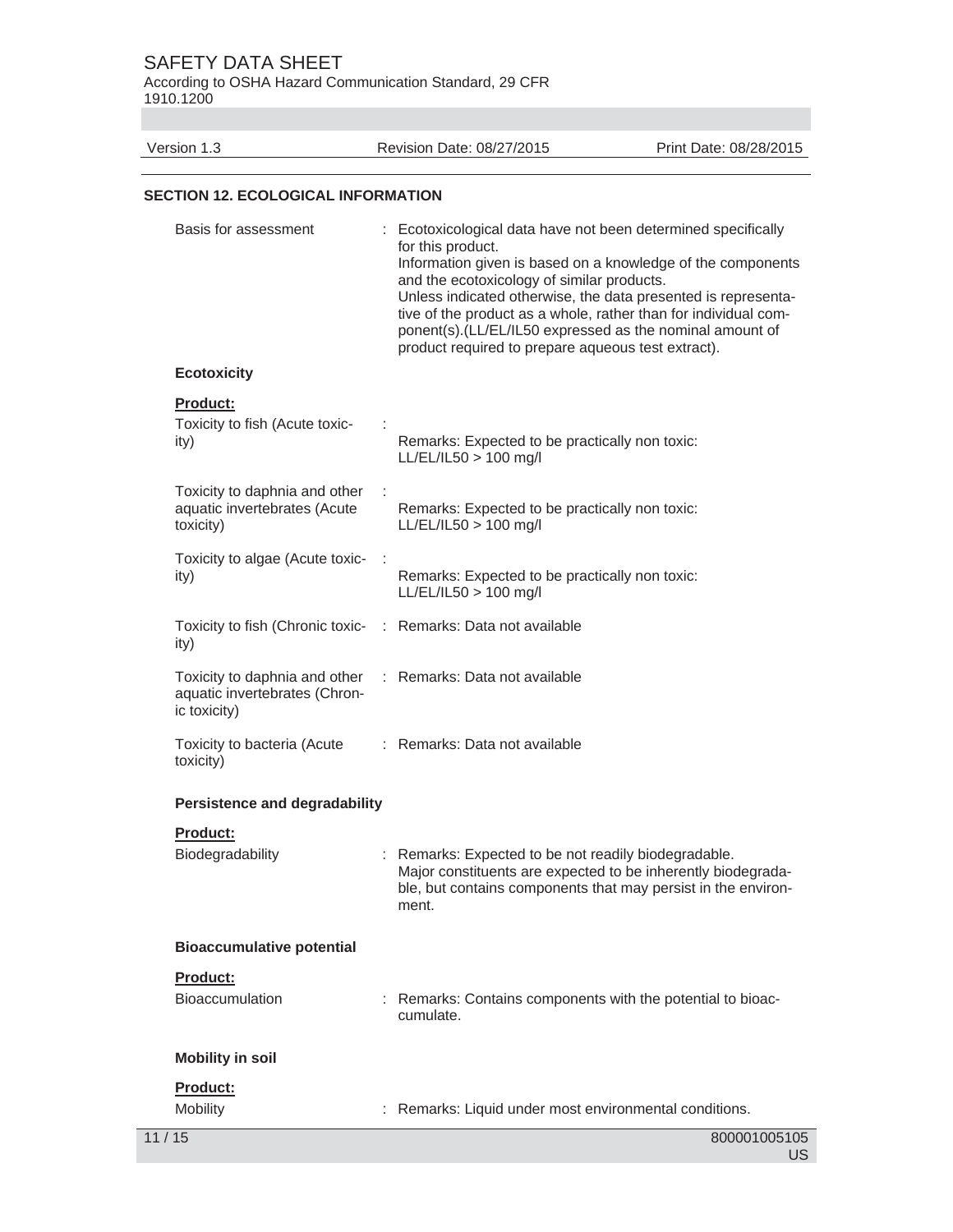According to OSHA Hazard Communication Standard, 29 CFR 1910.1200

| Version 1.3                                | Revision Date: 08/27/2015                                                                                                                                                                                                                                     | Print Date: 08/28/2015 |
|--------------------------------------------|---------------------------------------------------------------------------------------------------------------------------------------------------------------------------------------------------------------------------------------------------------------|------------------------|
|                                            | If it enters soil, it will adsorb to soil particles and will not be<br>mobile.                                                                                                                                                                                |                        |
|                                            | Remarks: Floats on water.                                                                                                                                                                                                                                     |                        |
| Other adverse effects<br>no data available |                                                                                                                                                                                                                                                               |                        |
| <b>Product:</b>                            |                                                                                                                                                                                                                                                               |                        |
| Additional ecological informa-<br>tion     | : Product is a mixture of non-volatile components, which are not<br>expected to be released to air in any significant quantities.<br>Not expected to have ozone depletion potential, photochemi-<br>cal ozone creation potential or global warming potential. |                        |
|                                            | Poorly soluble mixture.<br>May cause physical fouling of aquatic organisms.                                                                                                                                                                                   |                        |
|                                            | Mineral oil is not expected to cause any chronic effects to<br>aquatic organisms at concentrations less than 1 mg/l.                                                                                                                                          |                        |
|                                            |                                                                                                                                                                                                                                                               |                        |

# **SECTION 13. DISPOSAL CONSIDERATIONS**

| <b>Disposal methods</b> |                                                                                                                                                                                                                                                                                                           |
|-------------------------|-----------------------------------------------------------------------------------------------------------------------------------------------------------------------------------------------------------------------------------------------------------------------------------------------------------|
| Waste from residues     | : Waste product should not be allowed to contaminate soil or<br>ground water, or be disposed of into the environment.<br>Waste, spills or used product is dangerous waste.                                                                                                                                |
|                         | Disposal should be in accordance with applicable regional,<br>national, and local laws and regulations.<br>Local regulations may be more stringent than regional or na-<br>tional requirements and must be complied with.                                                                                 |
| Contaminated packaging  | : Dispose in accordance with prevailing regulations, preferably<br>to a recognized collector or contractor. The competence of<br>the collector or contractor should be established beforehand.<br>Disposal should be in accordance with applicable regional,<br>national, and local laws and regulations. |

# **SECTION 14. TRANSPORT INFORMATION**

## **National Regulations**

#### **US Department of Transportation Classification (49 CFR Parts 171-180)**

Not regulated as a dangerous good

# **International Regulation**

# **IATA-DGR**

Not regulated as a dangerous good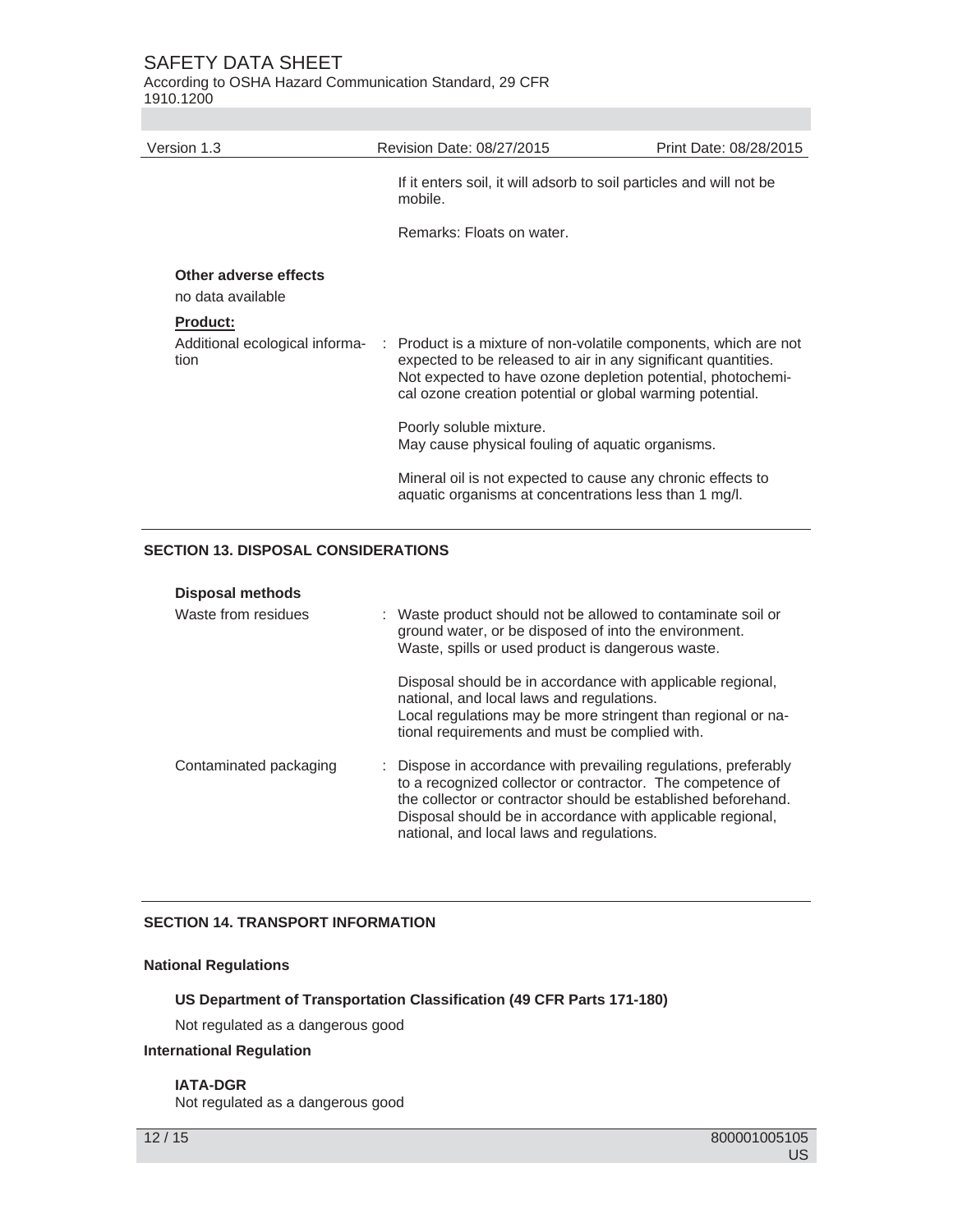According to OSHA Hazard Communication Standard, 29 CFR 1910.1200

#### Version 1.3 Revision Date: 08/27/2015 Print Date: 08/28/2015

#### **IMDG-Code**

Not regulated as a dangerous good

#### **Transport in bulk according to Annex II of MARPOL 73/78 and the IBC Code**

| Pollution category<br>Ship type<br>Product name<br>Special precautions | : Not applicable<br>: Not applicable<br>: Not applicable<br>: Not applicable                                                                                                         |
|------------------------------------------------------------------------|--------------------------------------------------------------------------------------------------------------------------------------------------------------------------------------|
| <b>Special precautions for user</b>                                    |                                                                                                                                                                                      |
| <b>Remarks</b>                                                         | : Special Precautions: Refer to Chapter 7, Handling & Storage,<br>for special precautions which a user needs to be aware of or<br>needs to comply with in connection with transport. |
| <b>Additional Information</b>                                          | : MARPOL Annex 1 rules apply for bulk shipments by sea.                                                                                                                              |
|                                                                        |                                                                                                                                                                                      |

### **SECTION 15. REGULATORY INFORMATION**

#### **OSHA Hazards** : No OSHA Hazards

#### **EPCRA - Emergency Planning and Community Right-to-Know Act**

#### **CERCLA Reportable Quantity**

| Components          | CAS-No.       |       | Component RQ   Calculated product RQ |
|---------------------|---------------|-------|--------------------------------------|
|                     |               | (lbs) | (lbs)                                |
| methyl methacrylate | $80 - 62 - 6$ | 1000  |                                      |

\*: Calculated RQ exceeds reasonably attainable upper limit.

#### **CERCLA Reportable Quantity**

Calculated RQ exceeds reasonably attainable upper limit., Shell classifies this material as an "oil" under the CERCLA Petroleum Exclusion, therefore releases to the environment are not reportable under CERCLA., The components with RQs are given for information.

#### **SARA 304 Extremely Hazardous Substances Reportable Quantity**

This material does not contain any components with a section 304 EHS RQ.

| SARA 311/312 Hazards | : No SARA Hazards                                                                                                                                                                         |
|----------------------|-------------------------------------------------------------------------------------------------------------------------------------------------------------------------------------------|
| <b>SARA 302</b>      | : No chemicals in this material are subject to the reporting<br>requirements of SARA Title III, Section 302.                                                                              |
| <b>SARA 313</b>      | : This material does not contain any chemical components with<br>known CAS numbers that exceed the threshold (De Minimis)<br>reporting levels established by SARA Title III, Section 313. |

#### **Clean Water Act**

The following Hazardous Chemicals are listed under the U.S. CleanWater Act, Section 311, Table 117.3:

| methyl methacrylate        | $80 - 62 - 6$ | 0.065 % |
|----------------------------|---------------|---------|
| Pannsylvania Right To Know |               |         |

# **Pennsylvania Right To Know**

methyl methacrylate 80-62-6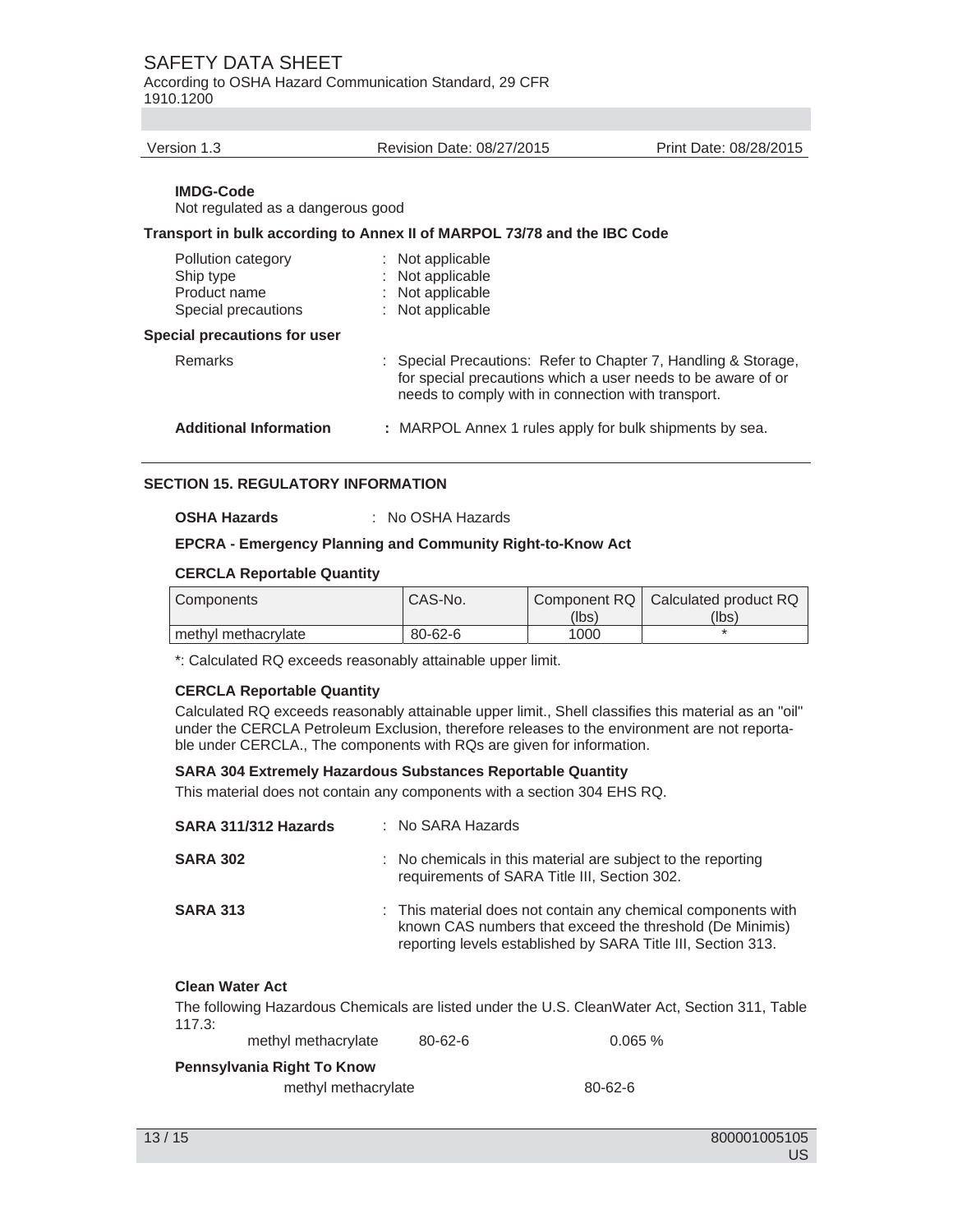According to OSHA Hazard Communication Standard, 29 CFR 1910.1200

| Revision Date: 08/27/2015                                                                                                                        | Print Date: 08/28/2015 |  |
|--------------------------------------------------------------------------------------------------------------------------------------------------|------------------------|--|
| This product does not contain any chemicals known to State<br>of California to cause cancer, birth defects, or any other re-<br>productive harm. |                        |  |
| The components of this product are reported in the following inventories:<br><b>EINECS</b><br>: All components listed or polymer exempt.         |                        |  |
| : All components listed.                                                                                                                         |                        |  |
| : All components listed.                                                                                                                         |                        |  |
|                                                                                                                                                  |                        |  |

#### **SECTION 16. OTHER INFORMATION**

#### **Further information**

NFPA Rating (Health, Fire, Reac-0, 1, 0 tivity)

A vertical bar (|) in the left margin indicates an amendment from the previous version. Abbreviations and Acronyms : The standard abbreviations and acronyms used in this document can be looked up in reference literature (e.g. scientific dictionaries) and/or websites. ACGIH = American Conference of Governmental Industrial **Hygienists** ADR = European Agreement concerning the International Carriage of Dangerous Goods by Road AICS = Australian Inventory of Chemical Substances ASTM = American Society for Testing and Materials BEL = Biological exposure limits BTEX = Benzene, Toluene, Ethylbenzene, Xylenes CAS = Chemical Abstracts Service CEFIC = European Chemical Industry Council CLP = Classification Packaging and Labelling COC = Cleveland Open-Cup DIN = Deutsches Institut fur Normung DMEL = Derived Minimal Effect Level DNEL = Derived No Effect Level DSL = Canada Domestic Substance List EC = European Commission EC50 = Effective Concentration fifty ECETOC = European Center on Ecotoxicology and Toxicology Of Chemicals ECHA = European Chemicals Agency EINECS = The European Inventory of Existing Commercial Chemical Substances EL50 = Effective Loading fifty ENCS = Japanese Existing and New Chemical Substances Inventory EWC = European Waste Code GHS = Globally Harmonised System of Classification and Labelling of Chemicals IARC = International Agency for Research on Cancer IATA = International Air Transport Association